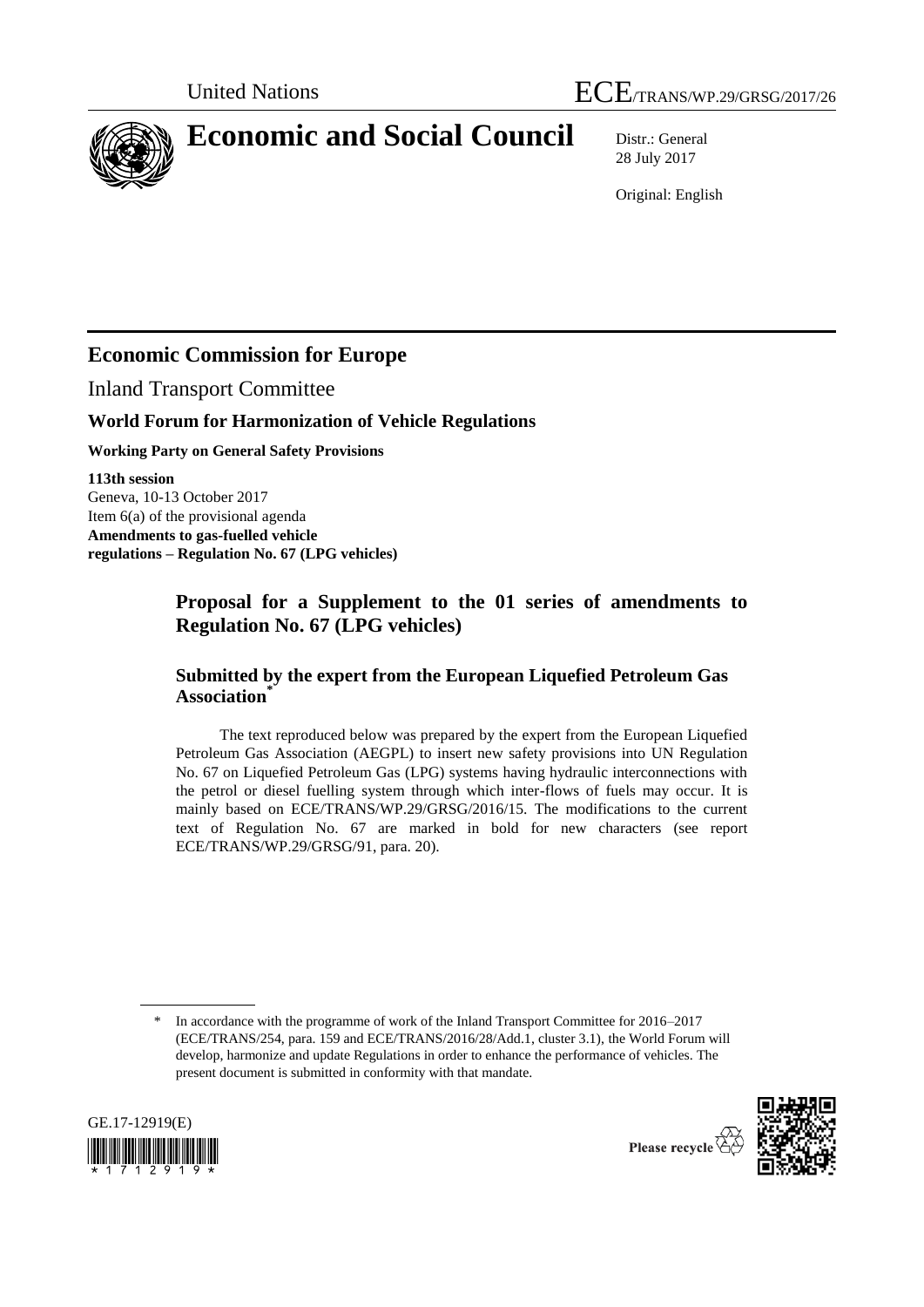## **I. Proposal**

*List of contents, Annexes*, amend to read:

"Annexes

…

- **Annex 18 Provisions on the compatibility of metallic and non-metallic components and parts with petrol**
- **Annex 19 Provisions on interconnected LPG-systems**"

*Insert new paragraphs 2.21. to 2.23.,* to read:

- "**2.21.** *"LPG-system"* **means a set of LPG specific equipment intended to be fitted in a vehicle to constitute an integrated and functional whole aimed at enabling the propulsion with LPG;**
- **2.22.** *"Interconnected LPG-system"* **means a LPG-system having hydraulic interconnections with the petrol or diesel fuelling system;**
- **2.23.** *"Multi-component"* **means any of the above mentioned specific components combined or fitted together as a component**."

*Paragraphs 6.4. to 6.14. (former),* amend to read (inserting a new paragraph 6.15.):

"6.4. - 6.**15**. Provisions regarding other components

The other components, which are shown in Table 1 … from the table.

Table 1

| Paragraph | Component                                           | Annex                                                       |
|-----------|-----------------------------------------------------|-------------------------------------------------------------|
| 6.4.      | Fuel pump                                           | $\overline{4}$                                              |
| 6.5.      | Vaporizer <sup>1</sup>                              | 6                                                           |
|           | Pressure regulator <sup>1</sup>                     |                                                             |
| .         | .                                                   | .                                                           |
| 6.9.      | Gas injection devices/Gas mixing piece <sup>3</sup> | 11                                                          |
|           | <sub>or</sub>                                       |                                                             |
|           | Injectors                                           |                                                             |
| 6.10.     | Gas dosage units <sup>2</sup>                       | 12                                                          |
| .         | .                                                   | .                                                           |
| 6.14.     | Pressure relief device                              | 3                                                           |
| 6.15.     | Multi-component                                     | <b>Annexes</b><br>applicable to<br>the single<br>components |

 $\frac{1}{2}$  Either combined or separate.

<sup>2</sup> Only applicable when the gas dosage actuator is not integrated in the gas injection device.<br><sup>3</sup> Applicable only when the operating pressure of the gas mixing piece avecade 20 kPe (Clear)

Applicable only when the operating pressure of the gas mixing piece exceeds 20 kPa (Class 2)."

*Paragraphs 6.15. to 6.15.3.2. (former),* renumber as paragraphs 6.16. to 6.16.3.2.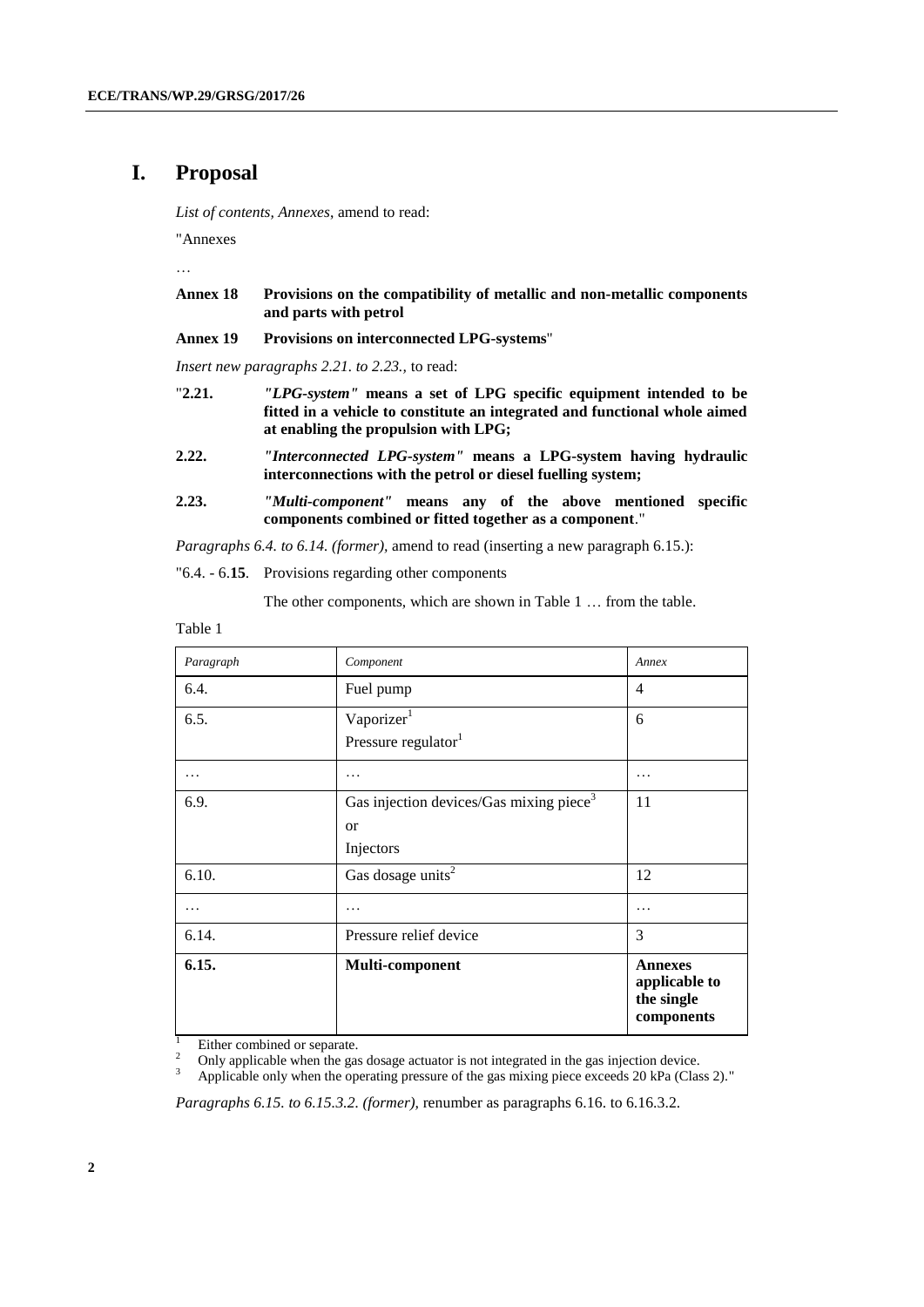*Insert a new paragraph 6.16.3.3.,* to read:

"**6.16.3.3. Without prejudice to paragraph 1.7. of Annex 7 of this Regulation (commanded stop phases), a remotely controlled shut-off valve (when intended to be fitted as a component of an interconnected LPG-system for the purpose of paragraph 17.13.2.2.) shall be submitted, during approval, to an endurance test according to paragraph 9. of Annex 15 with a number of cycles equal to 20,000.**

> **The valve shall bear a marking with the following data clearly legible and indelible:**

**(a) the wording "ICS", and**

**(b) the approval mark according to paragraph 5.4. of this Regulation**."

*Paragraphs 6.15.4. to 6.15.13.2.4. (former),* renumber as paragraphs 6.16.4. to 6.16.13.2.4.

*Insert new paragraphs 6.16.14. and 6.16.14.1.*, to read:

- "**6.16.14. Provisions regarding non-return valves**
- **6.16.14.1. When a non-return valve is intended to be fitted as a component of an interconnected LPG-system for the purpose of paragraph 17.13.1.1., 17.13.1.2. or 17.13.2.1., it shall be submitted, during approval, to an endurance test according to paragraph 9.7. of Annex 15.**

**The valve shall bear a marking with the following data clearly legible and indelible:**

- **(a) the wording "ICS", and**
- **(b) the approval mark according to paragraph 5.4. of this Regulation**."

*Insert a new paragraph 6.17.,* to read:

"**6.17. When intended to be fitted as components or parts of an interconnected LPG-system, non-metallic, metallic or a mixture of metallic and nonmetallic LPG components, including flexible hoses and their elements, and non-metallic, metallic or a mixture of metallic and non-metallic parts of LPG components which may come into contact with petrol shall meet the requirements specified in Annex 18 to this Regulation.**

> **Non-metallic, metallic or a mixture of metallic and non-metallic components or components containing non-metallic parts shall bear an approval mark according to Annex A, Appendix 1.**"

*Insert new paragraphs 17.13. to 17.13.2.5.,* to read:

- "**17.13. Specific provisions for interconnected LPG-systems**
- **17.13.1. LPG-system for dual-fuel (LPG-diesel) vehicle**
- **17.13.1.1. Means shall be provided to prevent any flow of LPG into the diesel tank. The installation of two non-return valves along the flow line shall be considered as meeting this requirement if the valves comply with the provisions of paragraph 6.16.14.1.**
- **17.13.1.2. Means shall be provided to prevent any flow of diesel into the LPG container. The installation of two non-return valves along the flow line shall be considered as meeting this requirement if the valves comply with the provisions of paragraph 6.16.14.1.**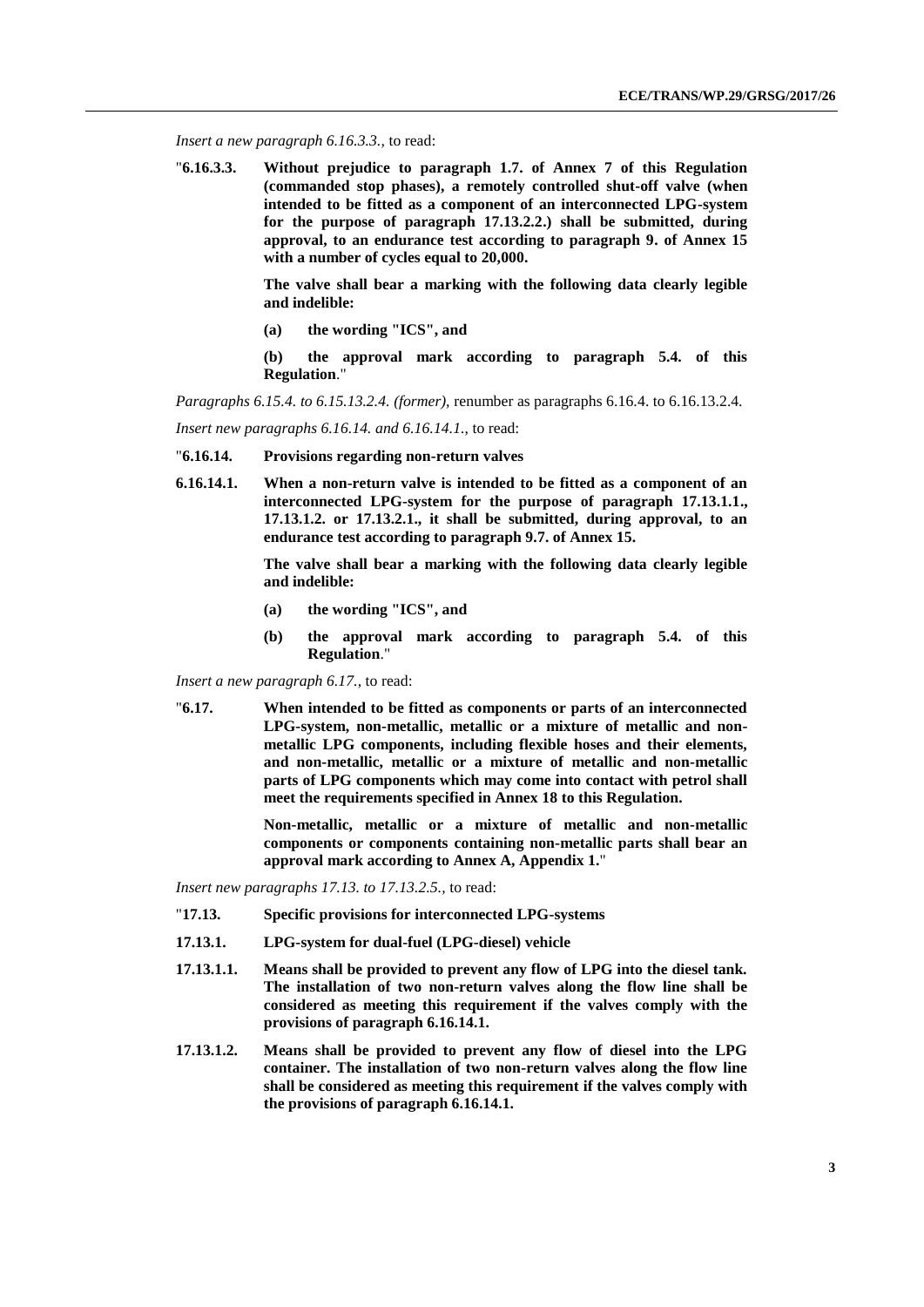- **17.13.2. LPG-system for bi-fuel (LPG-petrol) vehicle**
- **17.13.2.1. Means shall be provided to prevent any flow of LPG into the petrol tank. The installation of two non-return valves along the flow line shall be considered as meeting this requirement if the valves comply with the provisions of paragraph 6.16.14.1.**
- **17.13.2.2. In order to prevent that flows of petrol into LPG container, occurring during switch-over operations, could lead to an overfilling of the LPG tank (i.e. above 80 per cent of its capacity which means 80 per cent liquid and 20 per cent gaseous fuel), the LPG-system shall contain an Electronic Control Unit complying also with paragraph 6. of Annex 14.**

**A remotely controlled shut-off valve complying with the provisions of paragraph 6.16.3.3. shall be installed along the flow line.**

**17.13.2.3. Means shall be provided to prevent that flows of petrol into the LPG fuel container could lead to a content of petrol higher than 16 per cent of the actual volume contained in the LPG tank.**

> **This measure shall be demonstrated in accordance with the procedures laid down in Annex 19.**

> **The present requirement shall be fulfilled also in case of faults by use of a malfunction indication to the driver, and optionally activation of limp home mode.**

- **17.13.2.4. Non-metallic, metallic or a mixture of metallic and non-metallic LPG components, including flexible hoses and their elements, and nonmetallic, metallic or a mixture of metallic and non-metallic parts of LPG components which may come into contact with petrol shall comply with the requirements set out in paragraph 6.17**.
- **17.13.2.5. The ECU complying with the requirements of paragraph 17.13.2.2. shall be installed:**
	- **(a) in vehicles where the flushed volume is less than or equal to 0.4 litre; and**
	- **(b) in vehicles equipped with a LPG container having a capacity higher than 20 litres.**"

*Annex 1, add new items 1.2.6. and 1.2.7.,* to read:

- "**1.2.6. Documentation of the provisions and system description/drawings to avoid overfilling of the LPG tank (paragraph 17.3.2.2.):.............................**
- **1.2.7. Documentation of the provisions for interconnected LPG systems (Annex 19): ................................................................................................................**"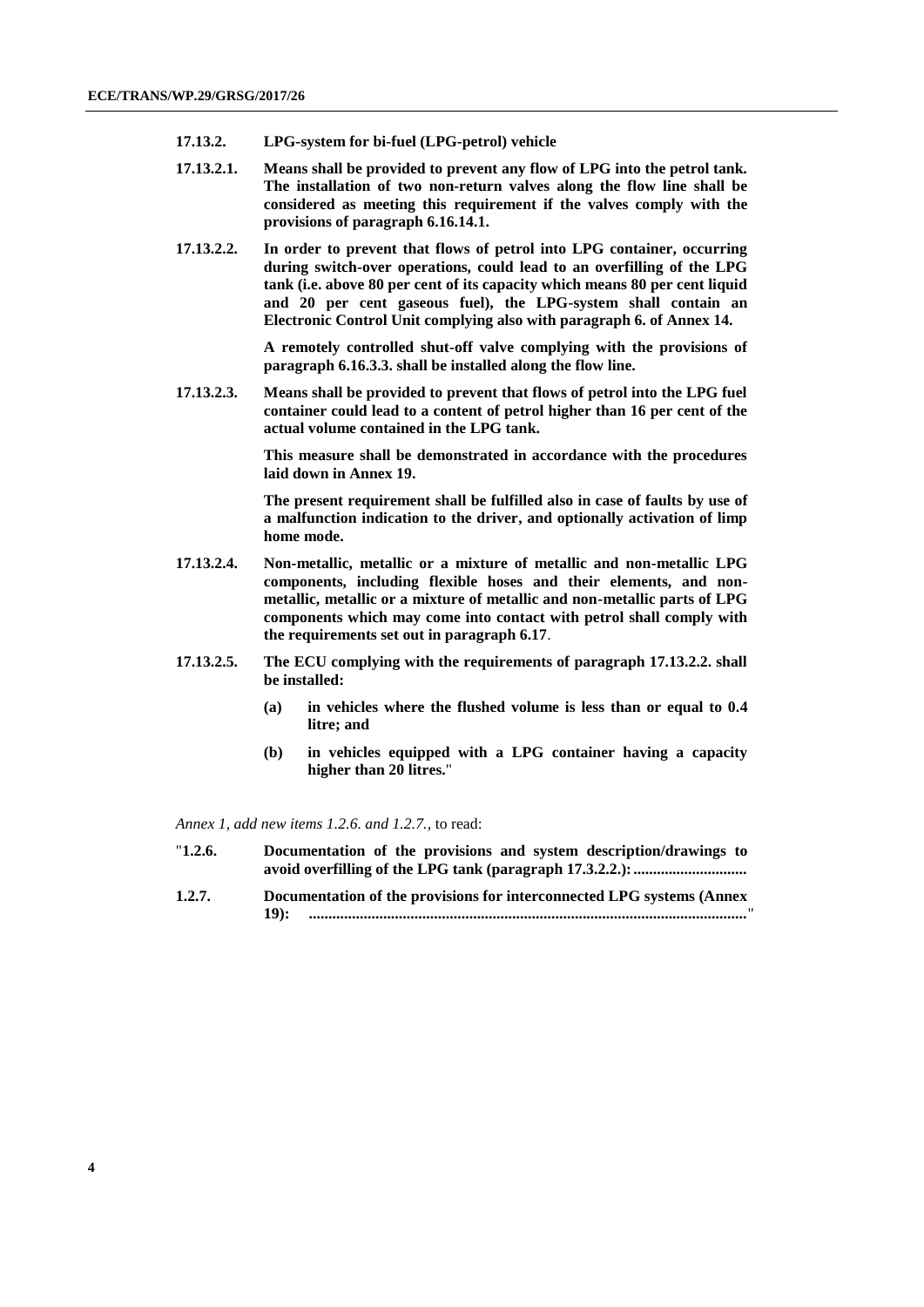*Annex 2A, insert a new Appendix 1,* to read:

### **"Annex 2A - Appendix 1**

**Arrangement of the type-approval mark of non-metallic, metallic or a mixture of metallic and non-metallic LPG components and LPG components containing nonmetallic, metallic or a mixture of metallic and non-metallic parts compatible with petrol. The letter N indicates non-metallic components. The letter M indicates metallic components. The letters NM indicates a combination of metallic and non-metallic components. (See paragraph 6.17. of this Regulation)**



**1 Class 0, 1, 2, 2A or 3**

**The above approval mark shall be affixed to the LPG component or to an identification plate to be placed in the engine compartment on a visible fixed irreplaceable chassis part, when the component is to be installed in such a way that will no longer be readily accessible.**

**The approval mark shows that the component has been approved in the Netherlands (E4), pursuant to Regulation No. 67 under approval number 012439. The first two digits of the approval number indicate that the approval was granted in accordance with the requirements of Regulation No. 67 as amended by the 01 series of amendments**."

#### *Annex 7*

*Insert a new paragraph 1.8.*, to read:

"**1.8. If a remotely controlled shut-off valve is used in an interconnected LPGsystem, the provisions of paragraph 6.16.3.3. shall apply**."

*Insert a new paragraph 2.7.*, to read:

"**2.7. If a non-return valve is used in accordance with paragraph 6.16.14.1. (interconnected LPG-system), the provisions set out in that paragraph shall apply**."

#### *Annex 14, insert new paragraphs 6. to 6.4.,* to read:

"**6. When the Electronic Control Unit (ECU) is intended to be fitted as a component of an interconnected LPG-system, it shall inhibit, by controlling the fuel selection system, the vehicle operation in petrol mode after each switch-over operation to LPG mode until a volume of liquid fuel equivalent to that flown into the LPG tank during such an operation is consumed.**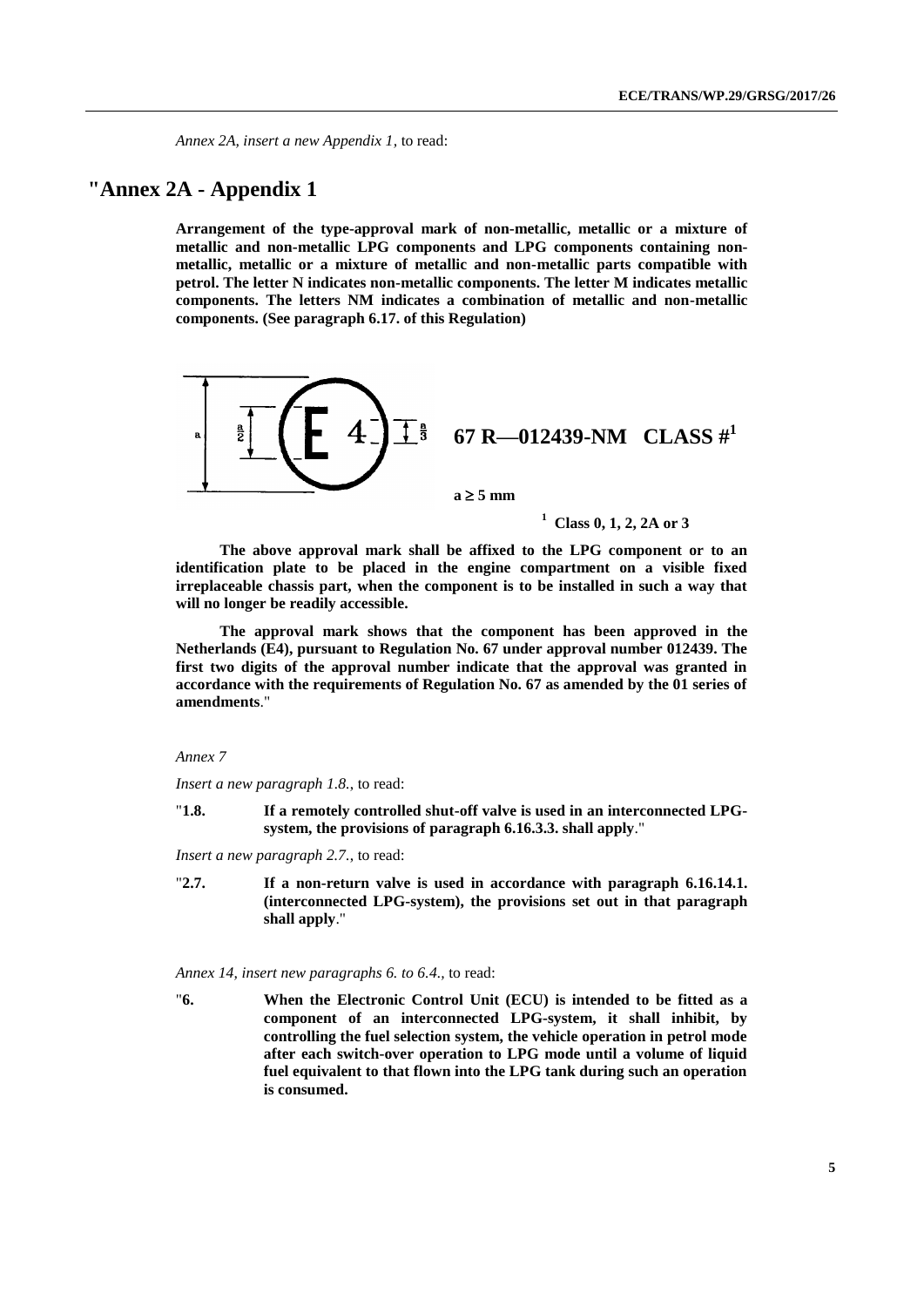**Notwithstanding this, the ECU may permit the switch over to petrol mode if a fault in the LPG-system determines the inoperability of the system. Such a fault shall be clearly indicated to the driver.**

**In case of the inoperability of the LPG-system, a remotely controlled shut-off valve complying with the requirements of paragraph 6.16.3.3. shall be installed along the flow line in order to prevent any flow of petrol into the LPG container after switching-over to petrol mode.**

- **6.1. The maximum volume of liquid fuel that flows during a switch-over operation shall not exceed 0.4 litre and the minimum volume of the tank shall not be lower than 20 litres.**
- **6.2. To verify compliance with paragraph 6. of this annex, the ECU shall be tested as follows:**
	- **(a) Install the LPG-system on a vehicle;**
	- **(b) Set the fuel selection system in LPG mode;**
	- **(c) Warm up the engine until all temperatures of cooling and lubrication means and the pressure of lubrication means have reached equilibrium;**
	- **(d) Let the engine run at the lowest idling speed;**
	- **(e) Switch over from LPG mode to petrol mode and vice versa;**
	- **(f) Set the fuel selection system in petrol mode.**

#### **Test interpretation**

**The criteria adopted for the interpretation of the test is as follows:**

**(i) Petrol mode is disabled until a volume of liquid fuel equal to 0.4 litre is consumed. Such consumption shall be calculated by a test bench measuring device. It may be calculated making use of the fuel flow signals of the LPG ECU read out by means of an appropriate scan tool, if the reliability of such signals has been previously verified.**

**The test shall be repeated also at the highest idling speed**.

- **6.3. To measure the volume of liquid fuel that flows during the switch-over operations, the following test shall be carried out:**
	- **(a) Install the LPG-system other than the container on a vehicle;**
	- **(b) Place the container on a weighing system and fill up the LPG tank;**
	- **(c) After having pressurized the LPG-system up to the normal operating conditions, record the reading of the weighing system (W1);**
	- **(d) Disable the ECU feature described in paragraph 6. above;**
	- **(e) Switch-over from LPG to petrol and vice versa for at least 10 times;**
	- **(f) Record the reading of the weighing system (W2).**

**The volume of petrol flown per switch-over operation shall be calculated as follows:**

**Vsw = (W2-W1) / #SW / Dpetrol**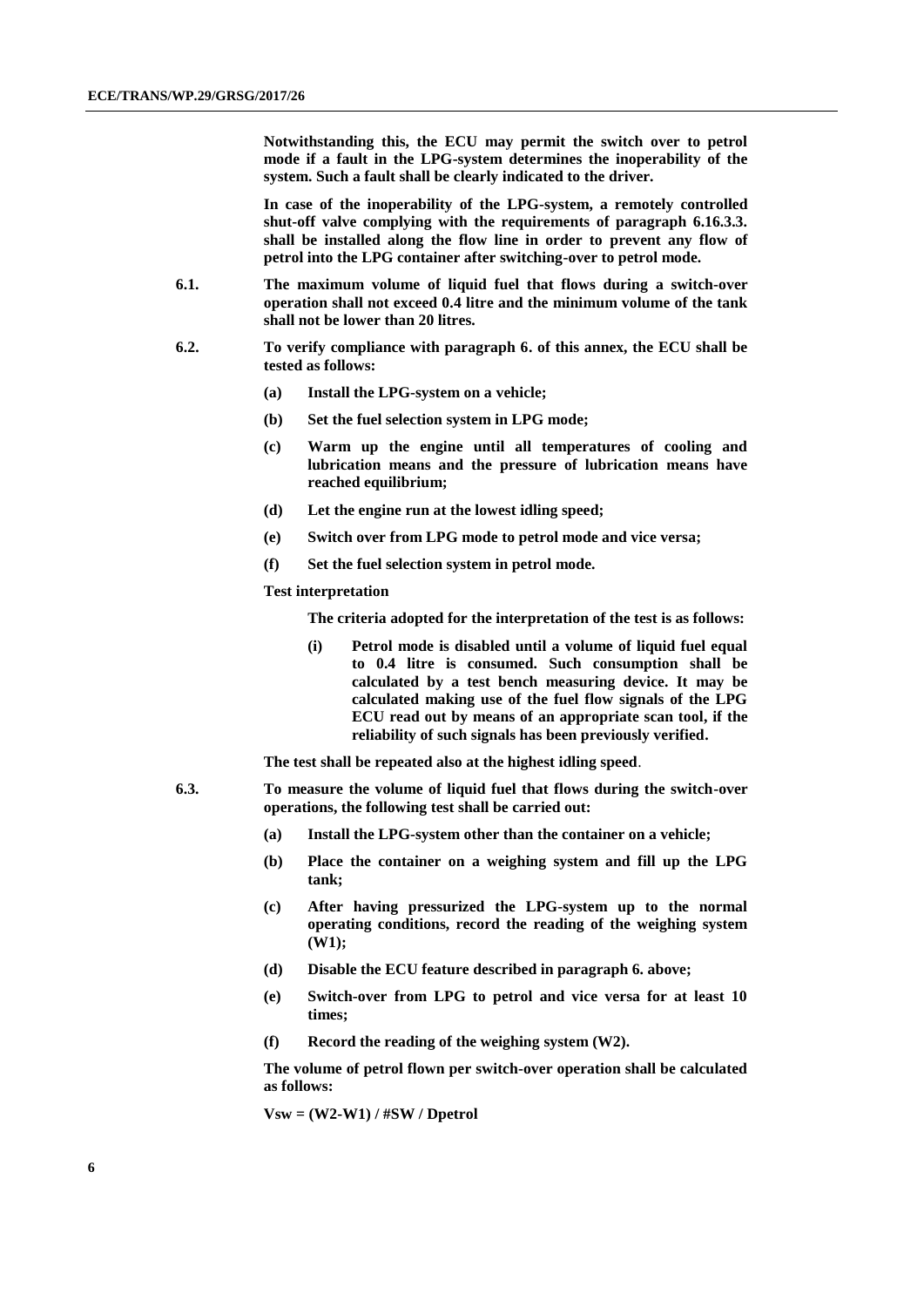**where:**

**Dpetrol = 743 kg/m<sup>3</sup> ;**

**#SW = number of switch-over operations from LPG to petrol mode and vice versa during the test.**

**The weighing system shall have the following:**

- **(a) A precision of ± 0.02 per cent of full scale or better;**
- **(b) A resolution of 20 g;**
- **(c) An accuracy of ± 2 per cent of the reading or ± 0.3 per cent of full scale whichever is better.**
- **6.4. The ECU shall bear a marking with the following data clearly legible and indelible:**
	- **(a) the wording "ICS"; and**
	- **(b) the value of 0.4 litre; and**
	- **(c) the approval mark according to paragraph 5.4. of this Regulation.**"

*Annex 15, insert new paragraphs 9.7. and 9.7.1.,* to read:

- "**9.7. Endurance test for non-return valves in interconnected LPG-systems**
- **9.7.1. The non-return valve shall be able to withstand 20,000 cycles of operation and 24 hours of chatter flow when tested according to the following procedure:**
	- **(a) connect the valve to a test fixture and apply a pressure to the valve's inlet equal to pressure of 3,000 kPa or of WP in accordance with the classification pressure of the valve, then vent pressure from its outlet. Lower the pressure on the valve's outlet side to between 0 and a maximum of 0.5 times the above value prior to the next cycle.**
	- **(b) following 20,000 cycles of operation, subject the valve to 24 hours of chatter flow at a flow rate that causes the most chatter.**

**After this test, the non-return valve shall comply with the applicable leakage test requirements of paragraphs 5. and 8. above.**

**Failure in any sense during the procedure shall constitute a failure of the non-return valve.** 

**All parts shall remain in position and function properly after this test.**

**Following this test, the check valve shall comply with the overpressure test according to paragraph 4.**"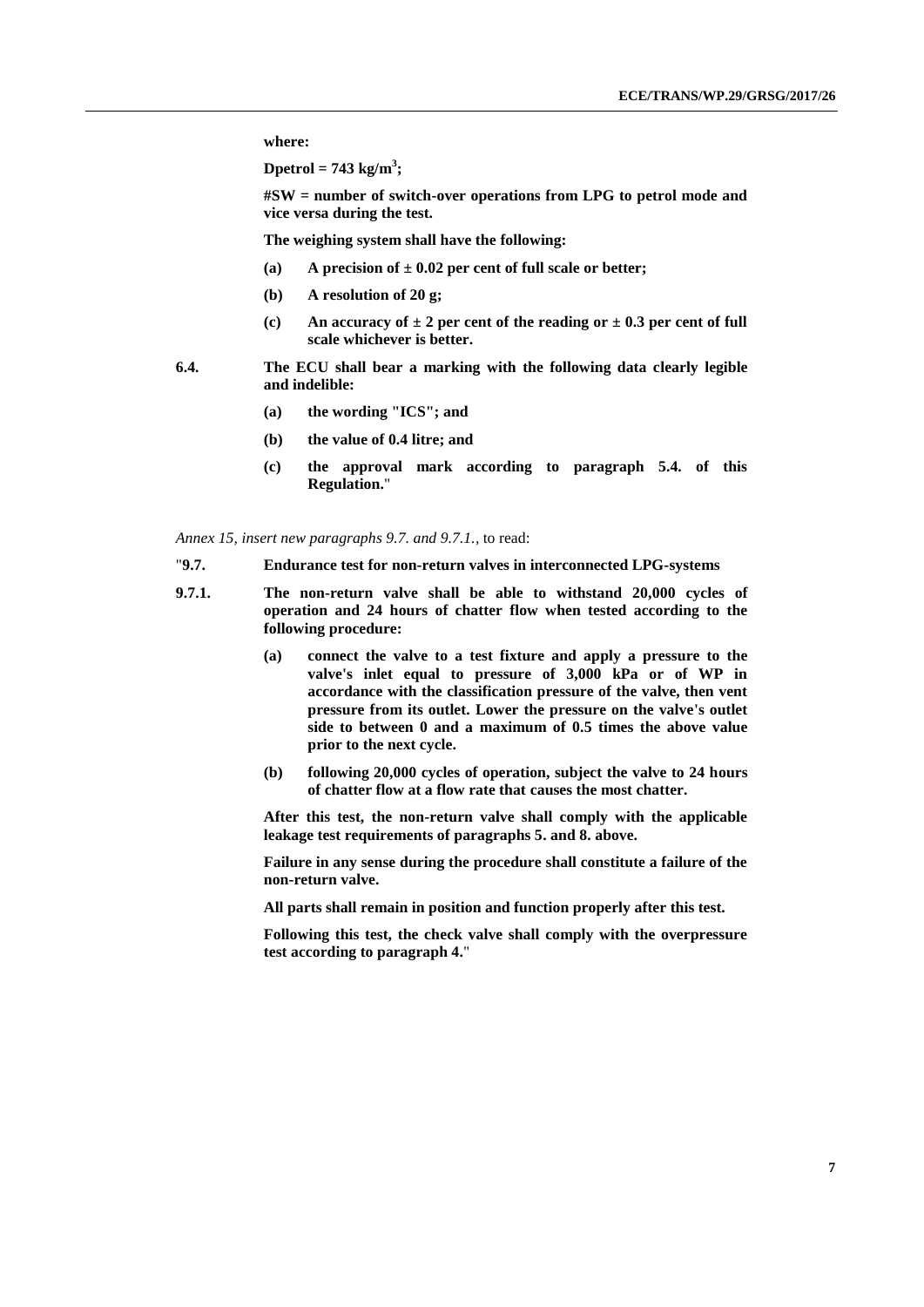*Insert a new Annex 18,* to read:

### **"Annex 18**

# **Provisions on the compatibility of metallic and non-metallic components and parts with petrol**

- **1. Requirements for metallic and non-metallic components and parts**
- **1.1. Non-metallic components or parts which may come into contact with petrol shall not show excessive volume change or loss of weight.**

**Resistance to petrol according to ISO 1817 with the following conditions:**

- **(a) Medium: petrol (E10) complying with Annex 10 to Regulation No. 83;**
- **(b) Temperature: 23 °C (tolerance according to ISO 1817);**
- **(c) Immersion period: 72 hours.**
- **1.1.1. Requirements for non-metallic components and parts:**

**Maximum change in volume 20 per cent;**

**After storage in air with a temperature of 40 ºC for a period of 48 hours, the mass compared to the original value may not decrease more than 5 per cent.**

**1.3. Metallic components or parts which may come into contact with petrol shall have a permanent resistance against petrol. Metallic parts shall permanently be protected against corrosion (e.g. coating, surface finish, material mix) and fulfil the requirements of Annex 15, paragraph 12**."

*Insert a new Annex 19,* to read:

## **"Annex 19**

### **Provisions on interconnected LPG-systems**

- **1. Documentation**
- **1.1. The following documentation shall be provided to the Type Approval Authority and to the Technical Service:**
	- **(a) A list of all parts of specific equipment mentioned in paragraph 2.2. of this Regulation including the approval documentation that are part of a multi-component according to paragraph 2.23. of this Regulation, if available in the system;**
	- **(b) The description of the means used to ensure compliance with the requirements specified in paragraph 17.13.2.3. of this Regulation, including all equipment, monitored parameters, relevant factors, criteria and actions;**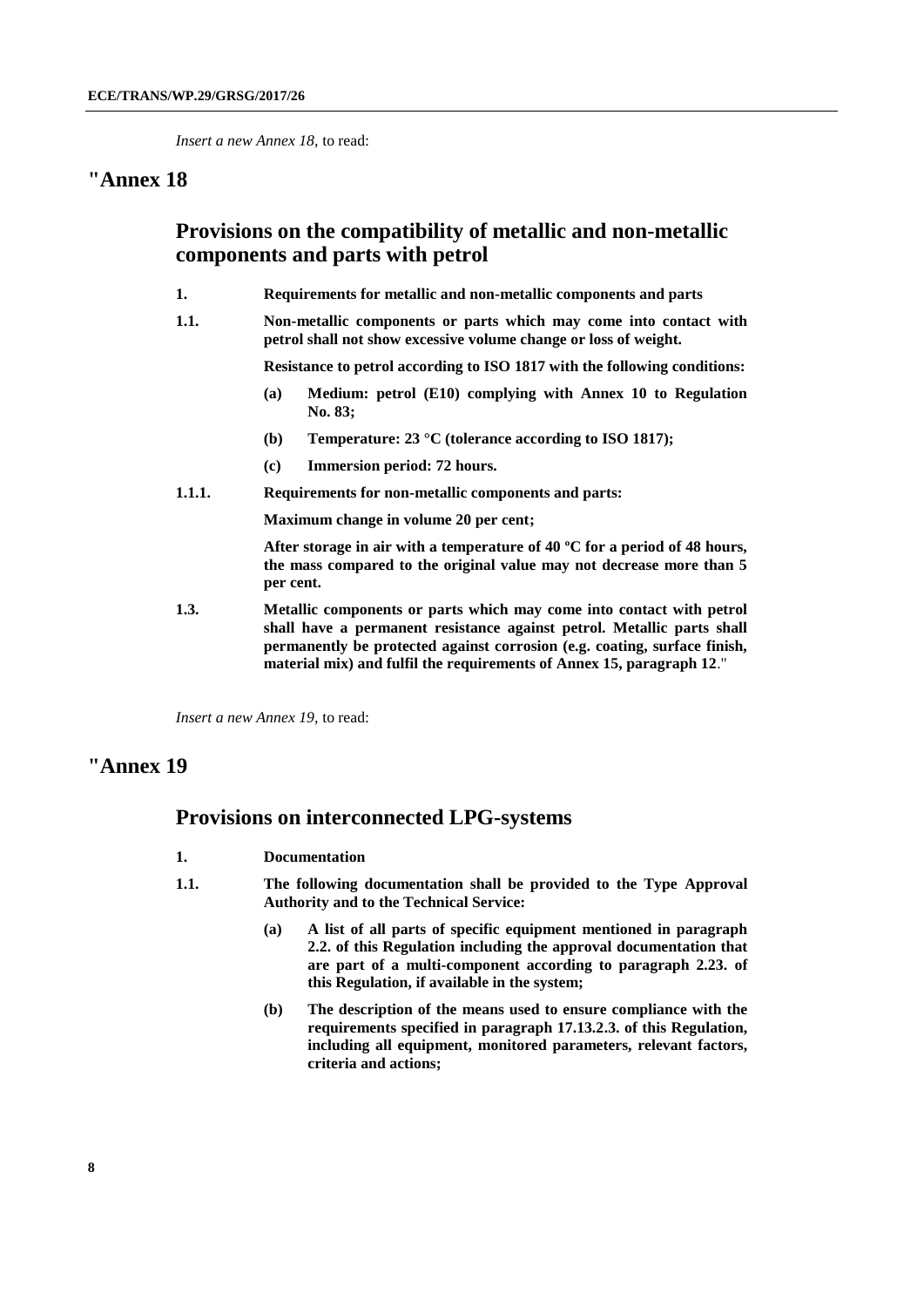- **(c) A detailed flowchart that depicts the strategies used for the purposes of meeting the requirements specified in paragraph 17.13.2.3. of this Regulation.**
- **2. Test procedures**
- **2.1. In order to verify compliance with paragraph 17.13.2.3. of this Regulation, a vehicle shall be tested as follows:**

**Test procedure**

- **(a) Install the LPG equipment on the vehicle;**
- **(b) Fill up the LPG tank with at least 10 litres of fuel;**
- **(c) Set the fuel selection system in LPG mode;**
- **(d) Let the engine run at the lowest idling speed;**
- **(e) Switch over from LPG mode to petrol mode and vice versa;**
- **(f) Repeat the action (e) until the disablement of petrol mode becomes permanent.**

#### **Test interpretation**

**The criteria adopted for the interpretation of the test is as follows:**

**Nsw < 0.16 \* Vin / Vsw**

#### **where:**

- **Nsw = the number of switch-over operations from LPG mode to petrol mode and vice versa until the disablement of petrol mode becomes permanent.**
- **Vsw = the volume of petrol flown into the LPG tank per switch-over operation as measured in paragraph 6.1. of Annex 14 to this Regulation**.
- **Vin = the initial volume of LPG according to paragraph 2.1.(b) of this annex above**."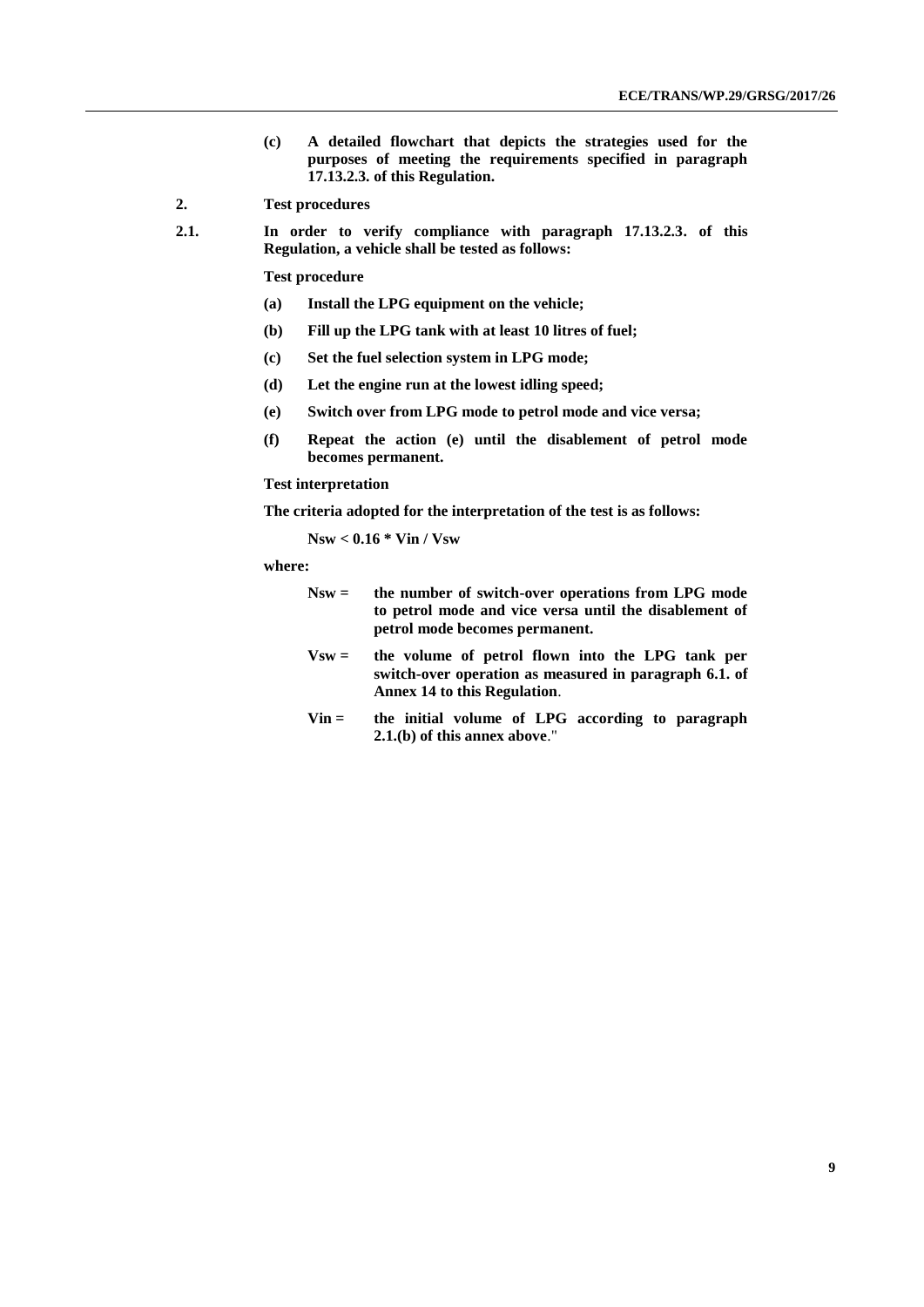# **II. Justification**

#### A. Introduction

- A.1. The proposed amendments aim, overall, at improving the safety aspects of gas systems which, by their architectural nature, allow limited flows of petrol into the LPG tank. This is, for instance, the case of the current LPG direct injection systems, in all the versions available today on the market, regardless of the manufacturer: in the rare cases in which the system acts, automatically or upon user's request, a switch over between operational modes (for example, when the LPG tank is nearing empty) a small flow of petrol is flushed into the LPG tank.
- A.2. The unconditioned prohibition of such reverse flows would determine the unjustifiable ban from the market of such innovative systems to the detriment of the environment, as these new gas systems significantly reduce the emission of pollutants and greenhouse gases with respect to analogous petrol technologies.
- A.3. In general, it is observed that:

(a) the presence of petrol in the LPG tank does not create pressure-related risks as it has a lower volatility, indeed its mixing with the gaseous fuel can only reduce the internal pressure at the same temperatures;

(b) the flush of petrol into the LPG tank is triggered only by the switch-over from an operational mode to the other one, and since the gas fuelling system cranks, warms up and runs only on gas, this event is very rare, especially if compared to the other technologies where petrol is used also in gas mode during the driving cycle;

(c) petrol has a vapour pressure and a thermal expansion coefficient that are negligible, hence, the presence of some amount of petrol (very small) in place of LPG improves the safety level in pressure-related risks;

(d) 80 per cent is a rather conservative filling limit, with a significant margin versus 85 per cent, that is the correct one, as established also in the Transportable Pressure Equipment Directive (TPED) and Pressure Equipment Directives (PED) of the European Union;

(e) overfilling of the LPG tank will be prevented by the strategy proposed in this document: each single flushed volume shall be removed by disabling the switchover from LPG to petrol until this volume is fully consumed; relevant sound laboratory tests have been proposed.

- B. Detailed justifications
- B.1. New paragraph 2.20. introduces the definition of a generic "LPG-system". Although "LPG-system" is referred to in the current Regulation in several points, this lacks a proper definition.
- B.2. New paragraph 2.21., in defining a particular LPG-system, the "Interconnected LPG-system", clarifies the scope of the provisions that are proposed in this amendment.

It is worth noting that this new specific definition excludes LPG-systems with no hydraulic interconnections with the petrol/diesel fuelling system as well as systems with interconnections that do not include a hydraulic path through which flows of petrol or diesel into the LPG tank may occur.

As for "petrol or diesel fuelling system", it is implicitly meant the hydraulic circuit upstream the fuel injection/aspiration point.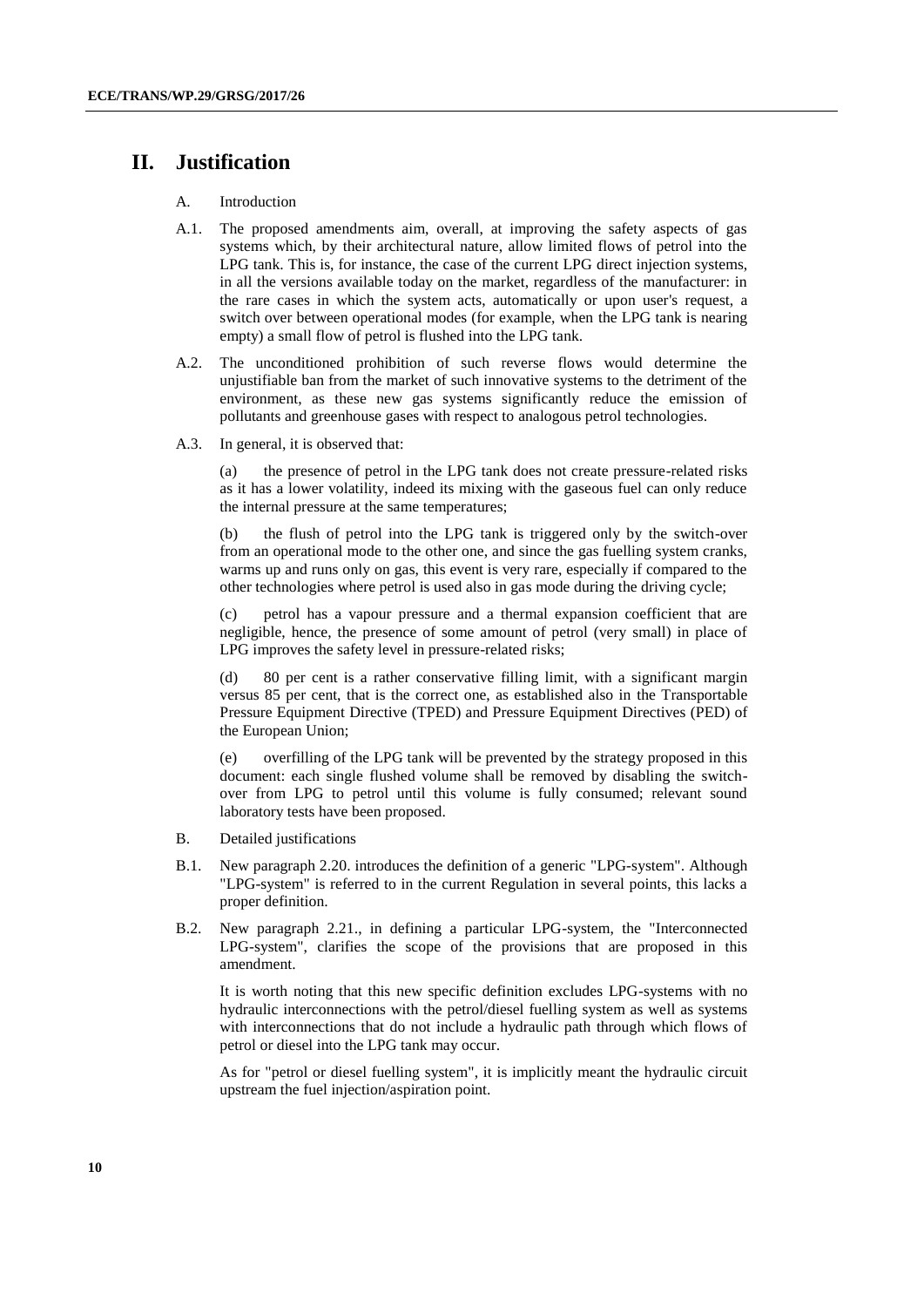B.3. With new paragraph 2.23., a proper definition of "multi-component" is introduced, filling an evident gap in the Regulation: several points refers to it without a specific definition.

New paragraph 6.15. aims at clarifying the requirements and tests of the Regulation that are applicable to a "multi-component".

Both paragraphs 2.23. and 6.15. are of particular relevance to this amendment proposal because one of the main components of the LPG Direct Injection (DI) system is a multi-component, that is usually commercialized with the name of FSU (Fuel Selection Unit).

B.4. New paragraph 6.16.3.3. establishes that the remotely controlled shut-off valve installed along the inter-flows line aimed at actuating the switch-over phases shall be compliant with a durability test more stringent than that required to the other components.

This valve shall bear a distinctive ICS marking also to the purpose of repairing and replacing.

B.4.1. New paragraph 6.16.14. establishes that non-return valves used to prevent flows of LPG into petrol/diesel tanks (see paragraphs 17.13.1.1., 17.13.1.2. and 17.13.2.1) shall be approved in accordance with a specific durability test as defined in paragraph. 9.6. of Annex 15.

These valves shall bear distinctive ICS markings also to the purpose of repairing and replacing.

B.4.2. New paragraph 6.16.1.6. as proposed in ECE/TRANS/WP.29/GRSG/2015/35 has been eliminated since no additional or specific requirements for 80 per cent stop valve used in ICSs are needed, even when considering the case of a switch from petrol to LPG after having refuelled the LPG container up to 80 per cent.

In particular:

(a) The maximum fill ratio for LPG under assumed temperature conditions lies beyond 85 per cent (see TPED, PED, European Agreement Concerning the International Carriage of Dangerous Goods by Road (ADR)). UN Regulation No. 67, 01 series of amendments, provides a safety margin of 5 per cent.

(b) The risk of overfilling of an LPG system would remain most prominent at the time of refuelling regardless of the possible small petrol reflux into the LPG tank, as the 80 per cent stop valve allows for a residual flow of half a litre per minute just to round the money amount of the refuelling. Given the drastic reduction of flow rate (from double-digit litre per minute down to half a litre per minute maximum) and the ample safety margin (80 per cent versus 85 per cent) this has already been adequately addressed in the Regulation.

(c) In accordance with the provision of new paragraph 6. of Annex 14, the interconnected LPG-systems will be forced to consume the single reflux that will be triggered by the switch-over from petrol to LPG after refuelling.

- B.5. New paragraph 6.17. requires an appropriate compatibility test with petrol to the LPG components or parts of interconnected LPG-systems that may come into contact with petrol. A distinctive marking for such components or components containing such parts is also required.
- B.6. New paragraph 17.13. includes the requirements for the interconnected LPGsystems, opening a distinction between dual-fuel (LPG-diesel) vehicle (paragraph 17.13.1.) and bi-fuel (LPG-petrol) vehicle (paragraph 17.13.2.).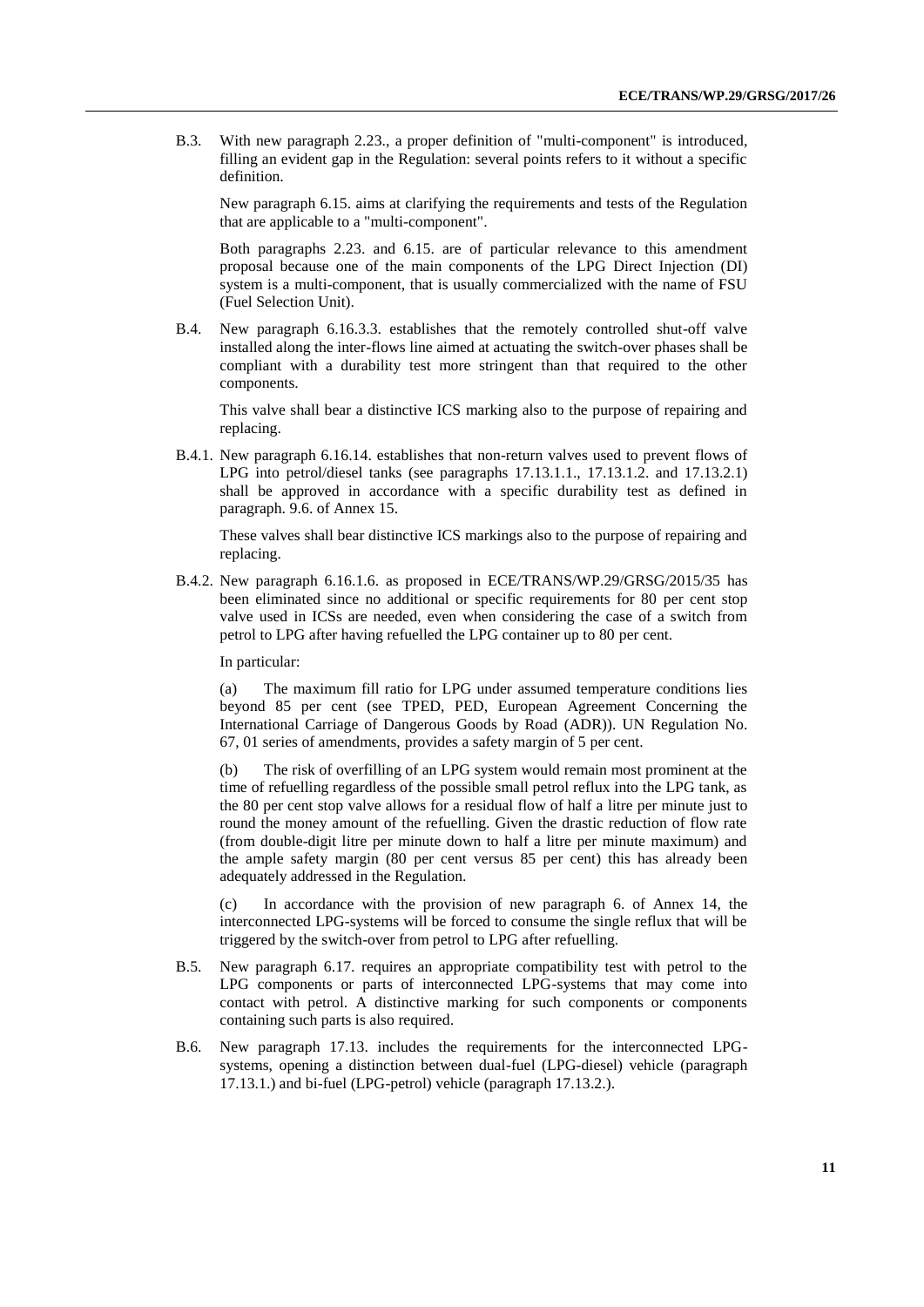In a dual-fuel vehicle, both flows of LPG fuel into the diesel tank and vice versa are prevented by requiring the implementation of an appropriate means, respectively in paragraphs 17.13.1.1. and 17.13.1.2.

The installation of two non-return valves along the flow line is considered effective and reliable means if the valves are approved in accordance with the durability test as defined in paragraph 9.6. of Annex 15 (see justification B.7.1.).

In a bi-fuel vehicle, the flows of LPG fuel into the petrol tank are prevented by requiring the implementation of an appropriate means (paragraph 17.13.2.1., first sentence).

The installation of two non-return valves along the flow line is considered an effective and reliable means if the valves are approved in accordance with the durability test as defined in paragraph 9.6. of Annex 15 (see justification B.7.1) (paragraph 17.13.2.1., second sentence).

Flows of petrol into the LPG tank are permitted only during switch-over operations and under certain conditions aimed at preventing the LPG tank overfilling (paragraph 17.13.2.2.) and the petrol over-blending into LPG (paragraph 17.13.2.3.), above the limit set out in Regulations Nos. 83 and 115 (20 per cent by energy).

A remotely controlled shut-off valve shall be installed along the flow line to actuate the switch-over phases.

This valve shall comply with a durability test that requires a more stringent endurance operation than that prescribed to the other components (see justification B.4.)

B.7. To prevent the overfilling of the LPG container, due to possible flows of petrol, occurring during the switch-over operations, the Electronic Control Unit (ECU) of an interconnected LPG-system shall comply with the new paragraph 6. of Annex 14, in addition to the other applicable requirements (paragraph 17.1.2.2.).

Paragraph 6. of Annex 14 requires the ECU be capable of consuming an equivalent volume of each single petrol flush when this occurs due to a switch-over operation.

In other words, ECU shall inhibit the switch back to petrol until such a volume is consumed.

A derogation from such a temporary disablement of petrol mode is possible only in the case the LPG-system becomes inoperable as consequence of an internal fault, to avoid putting the vehicle in a more hazardous condition.

A maximum flush volume is set to 0.4 litre and the ECU shall avoid any switch back to patrol before the 0.4 litre volume from the LPG tank has been consumed. A minimum tank size of 20 litres is requested for this type of installation, respectively in paragraphs 6.1. and 6.2. of Annex 14. A test aimed at verifying the real flush volume for the installation required and test procedure is defined in paragraph 6.3.

B.7.1. New paragraph 9.6. of Annex 15 sets out the provisions of a specific endurance test for the non-return valves used to the purpose of paragraphs 17.13.1.1., 17.13.1.2. and 17.13.2.1.

This is based on the "continued operation" test as defined in paragraph 6.4. of ISO15500-3:2012.

The high number of cycles and the long chatter flow operation makes it particularly suitable for the non-return valves used in such interconnected LPG systems.

B.8. To prevent the over-blending of petrol into the LPG, the interconnected LPG system as a whole shall fulfil the provisions set out in new Annex 19 (paragraph 17.13.2.3.).